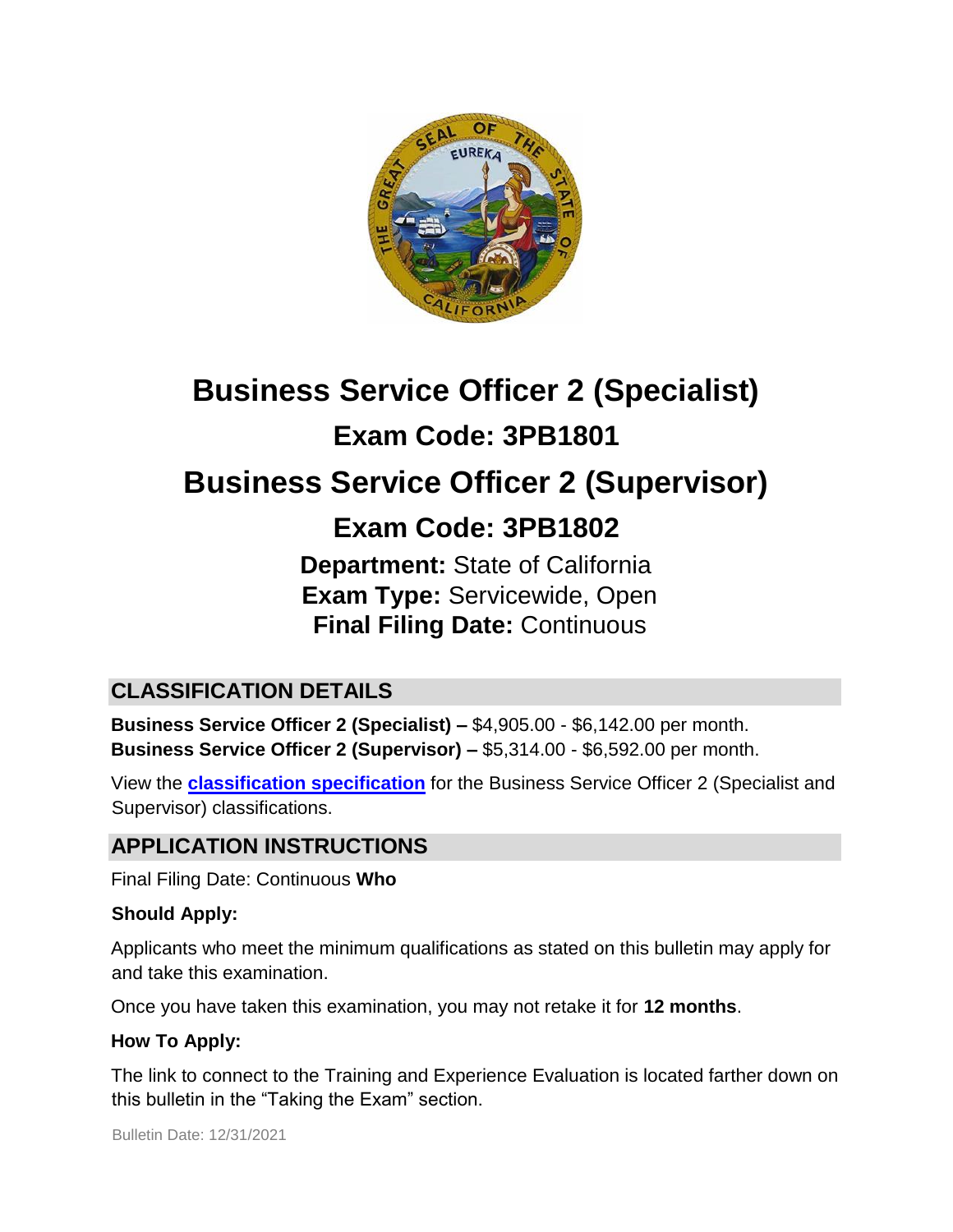#### **Special Testing Arrangements:**

If you require special testing arrangements due to a verified disability or medical condition, please contact:

California Department of Human Resources CalCareer Service Center 1810 16th Street Sacramento, CA 95814

Phone: (866) 844-8671 Email: CalCareer@CalHR.CA.GOV

California Relay Service: 7-1-1 (TTY and voice)

TTY is a Telecommunications Device for the Deaf, and is reachable only from phones equipped with a TTY Device

#### **MINIMUM QUALIFICATIONS**

All applicants must meet the education and/or experience requirements as stated on this exam bulletin to be accepted into the examination. Part-time or full-time jobs, regardless of whether paid or volunteer positions, and inside or outside California state service will count toward experience.

#### **Business Service Officer 2 (Specialist) Business Service Officer 2 (Supervisor)**

#### **Either 1**

One year of experience in the California state service performing the duties of a Business Officer I (Specialist) or (Supervisor); Procurement and Services Officer I;

Hospital General Services Administrator I; or of a Staff Services Analyst, Range C; [in a](https://jobs.ca.gov/jobsgen/3PB18A.pdf) [business service assignment.](https://jobs.ca.gov/jobsgen/3PB18A.pdf)

#### **Or 2**

Experience: Two years of [technical experience](https://jobs.ca.gov/jobsgen/3PB18B.pdf) beyond the Trainee level in one or a

combination of the following:

- 1. [Negotiation of commercial, industrial, or office leases for buildings.](https://jobs.ca.gov/jobsgen/3PB18B.pdf) **[or](https://jobs.ca.gov/jobsgen/3PB18B.pdf)**
- 2. [Management of industrial or office buildings with responsibility for maintenance,](https://jobs.ca.gov/jobsgen/3PB18B.pdf) [repairs, equipment, and service. or](https://jobs.ca.gov/jobsgen/3PB18B.pdf)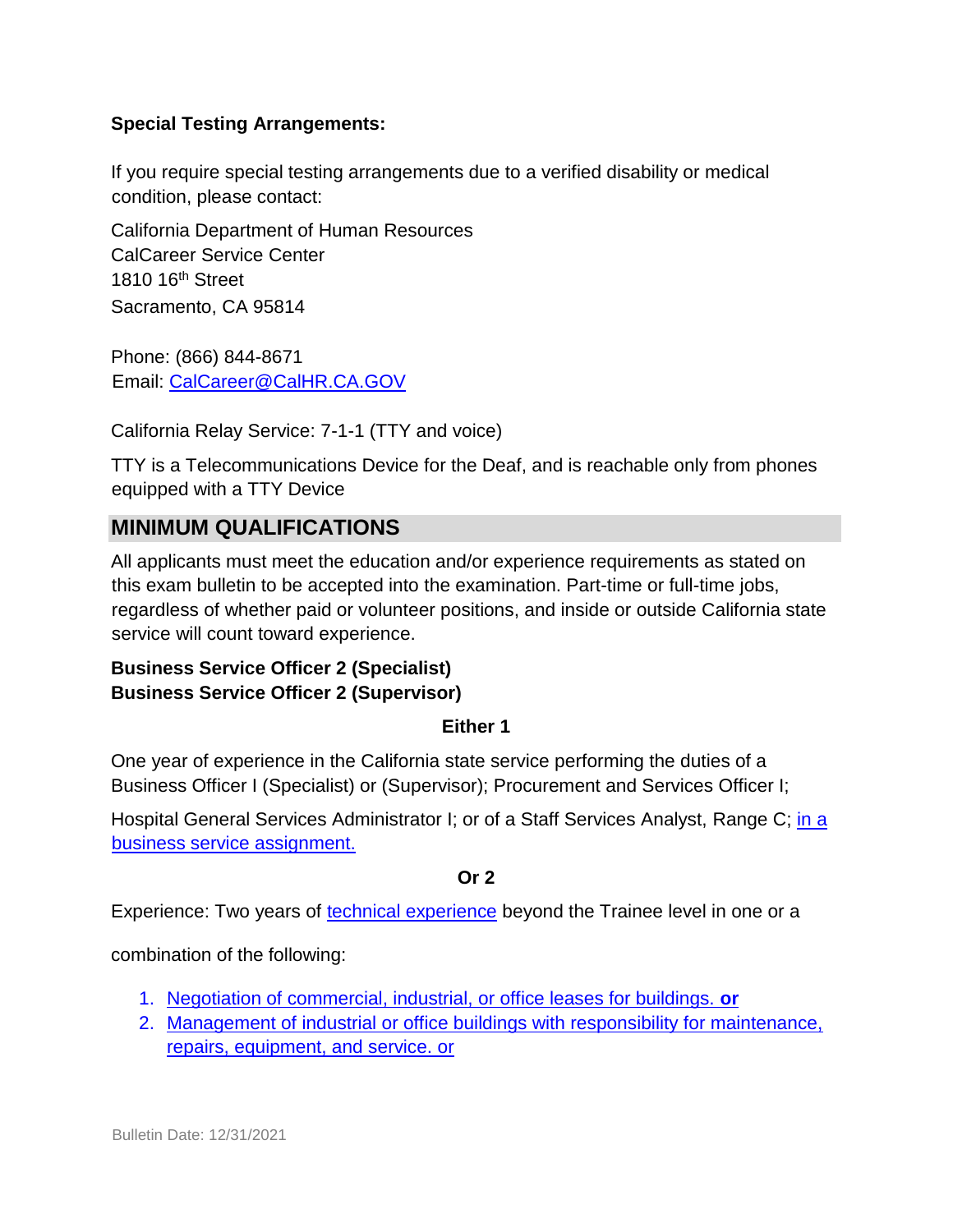- 3. [Preparation of working plans and technical specifications, and solicitation and](https://jobs.ca.gov/jobsgen/3PB18B.pdf) [awarding of bids for alterations to, construction or purchase of commercial,](https://jobs.ca.gov/jobsgen/3PB18B.pdf) [industrial, or office buildings or major equipment. or](https://jobs.ca.gov/jobsgen/3PB18B.pdf)
- 4. [Business service contract management and oversight.](https://jobs.ca.gov/jobsgen/3PB18B.pdf)

[Experience in California state service applied toward this requirement must include one year performing the duties of a class at a level of responsibility to that of a Business Service Officer I (Specialist or Supervisor). **and** 

Education: [Equivalent to graduation from college.](https://jobs.ca.gov/jobsgen/Equiv-to-grad-from-college.pdf) (Additional qualifying experience may be substituted for the required education on a year-for-year basis.)

## **POSITION DESCRIPTION**

#### **Business Service Officer 2 (Specialist)**

Under direction, incumbents either (1) perform the more difficult and complex technical and analytical work of business service nature in a wide variety of functions; or (2) in a medium to large business service office, are assigned responsibility for one or more of the most difficult and complex technical/analytical functions which are Facilities Planning and Acquisition and Contracts; or (3) in larger offices, may assist with the performance of most complex functions. The level of analytical work performed is described as a mix of that which would be appropriate for a Staff Services Analyst/Associate level analysts.

Positions are nonsupervisory but may service as a lead over lower level staff.

#### **Business Service Officer 2 (Supervisor)**

Under direction, incumbents either (1) supervisor all of the business service functions of a small-to medium-sized, business service office and may personally perform the more difficult and complex technical and analytical work; or (2) in larger offices, supervise one or more business service functions of average difficulty, or may assist with the performance of other difficult and complex work.

Incumbents typically supervisor seven to twelve staff of which one or more are Business Service Assistant (Specialist) or Business Service Officer I (either Specialist or Supervisor). Other classes supervised may include clericals, Materials and Store Supervisors, Property Controllers, Mailing Machine Operator, and Stock Clerks.

## **EXAMINATION SCOPE**

This examination consists of the following components:

**Training and Experience Evaluation –** Weighted 100% of the final score.

The examination will consists solely of a **Training and Experience Evaluation.** To obtain a position on the eligible list, a minimum score of 70% must be received. Applicants will receive their score upon completion of the Training and Experience Evaluation process.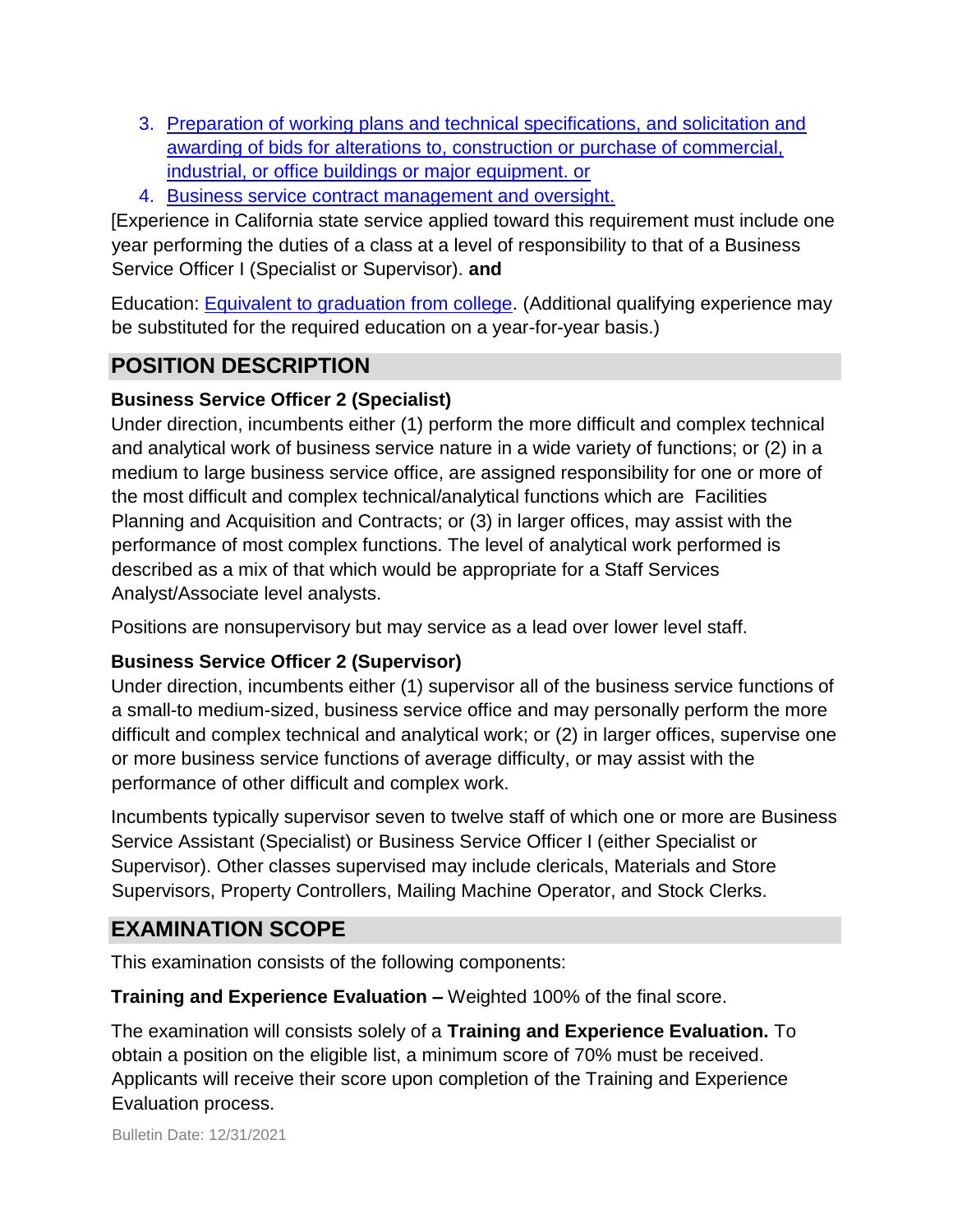In addition to evaluating applicants' relative knowledge, skills, and ability, as demonstrated by quality and breadth of education and/or experience, emphasis in each exam component will be measuring competitively, relative job demands, each applicant's:

#### **Business Service Officer 2 (Specialist)**

#### **Knowledge of:**

- 1. English grammar and punctuation
- 2. Principles and practices of public administration
- 3. Financial record keeping
- 4. Office and automotive equipment and supplies
- 5. Bases for property values and legal forms
- 6. Procedures and requirements necessary in property transactions
- 7. Building management including office layout, lighting, heating and ventilation.

#### **Ability to:**

- 1. Communicate effectively
- 2. Learn rapidly
- 3. Follow directions
- 4. Analyze data accurately
- 5. Reason logically
- 6. Maintain the confidence and cooperation of those contacted during the course of work
- 7. Utilize good work habits.
- 8. Write specifications and determine whether incoming materials, supplies, and equipment meet the standards Set up in these specifications
- 9. Utilize office and automotive equipment and supplies effectively and economically
- 10.Prepare rough sketches of proposed alterations and repairs to premises and estimate costs
- 11.Inspect miscellaneous properties and equipment and correctly report their condition and recommend Replacements
- 12.Plan and direct the work of others
- 13.Successfully negotiate agreements for office space, equipment, supplies, and services
- 14.Prepare budgetary data on such needs
- 15.Analyze situations and problems accurately and take an effective course of action.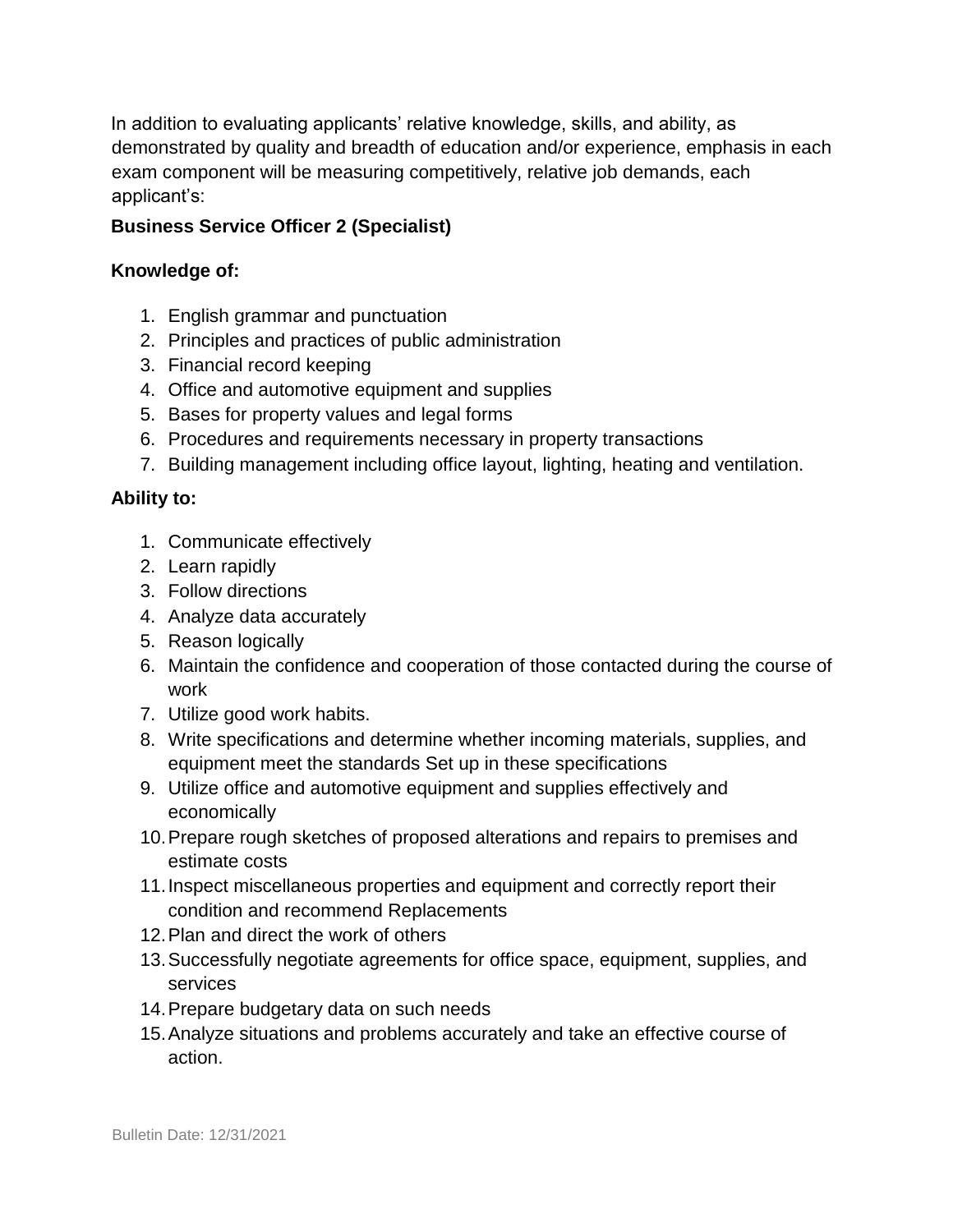#### **Business Service Officer 2 (Supervisor)**

In addition to the above Knowledge and Abilities:

#### **Knowledge of:**

- 1. Personnel management and supervision
- 2. The department's Affirmative Action Program objectives
- 3. A supervisor's role in the Affirmative Action Program and the processes available to meet affirmative action objectives.

#### **Ability to:**

- 1. Estimate future needs and cost of equipment, supplies and services and prepare budgetary data on such needs.
- 2. Effectively contribute to the department's affirmative action objectives.

## **ELIGIBLE LIST INFORMATION**

A servicewide, open eligible list for the **Business Service Officer 2 (Specialist) and Business Service Officer 2 (Supervisor)** classifications will be established for:

State of California (all State of California departments, statewide)

The names of successful competitors will be merged onto the eligible list in order of final score regardless of exam date. Eligibility expires **12 months** after it is established. Applicants must then retake the examination to reestablish eligibility. Veterans' Preference will be granted for this examination. In accordance with Government Codes 18973.1 and 18973.5, whenever any veteran, or widow or widower of a veteran achieves a passing score on an open examination, he or she shall be ranked in the top rank of the resulting eligible list.

Veterans status is verified by the California Department of Human Resources (CalHR). Information on this program and the Veterans' Preference Application (Std. 1093) is available **[online.](https://www.jobs.ca.gov/CalHRPublic/Landing/Jobs/VeteransInformation.aspx)** [A](https://www.jobs.ca.gov/CalHRPublic/Landing/Jobs/VeteransInformation.aspx)dditional information on veteran benefits is available at the Department of Veterans Affairs.

#### **Career Credits will not be added to the final score for this exam, because it does not meet the requirements to qualify for Career Credits.**

## **EXAMINATION INFORMATION**

**Preview Training and Experience Evaluation** for the Business Service Officer 2 (Specialist & Supervisor) classification.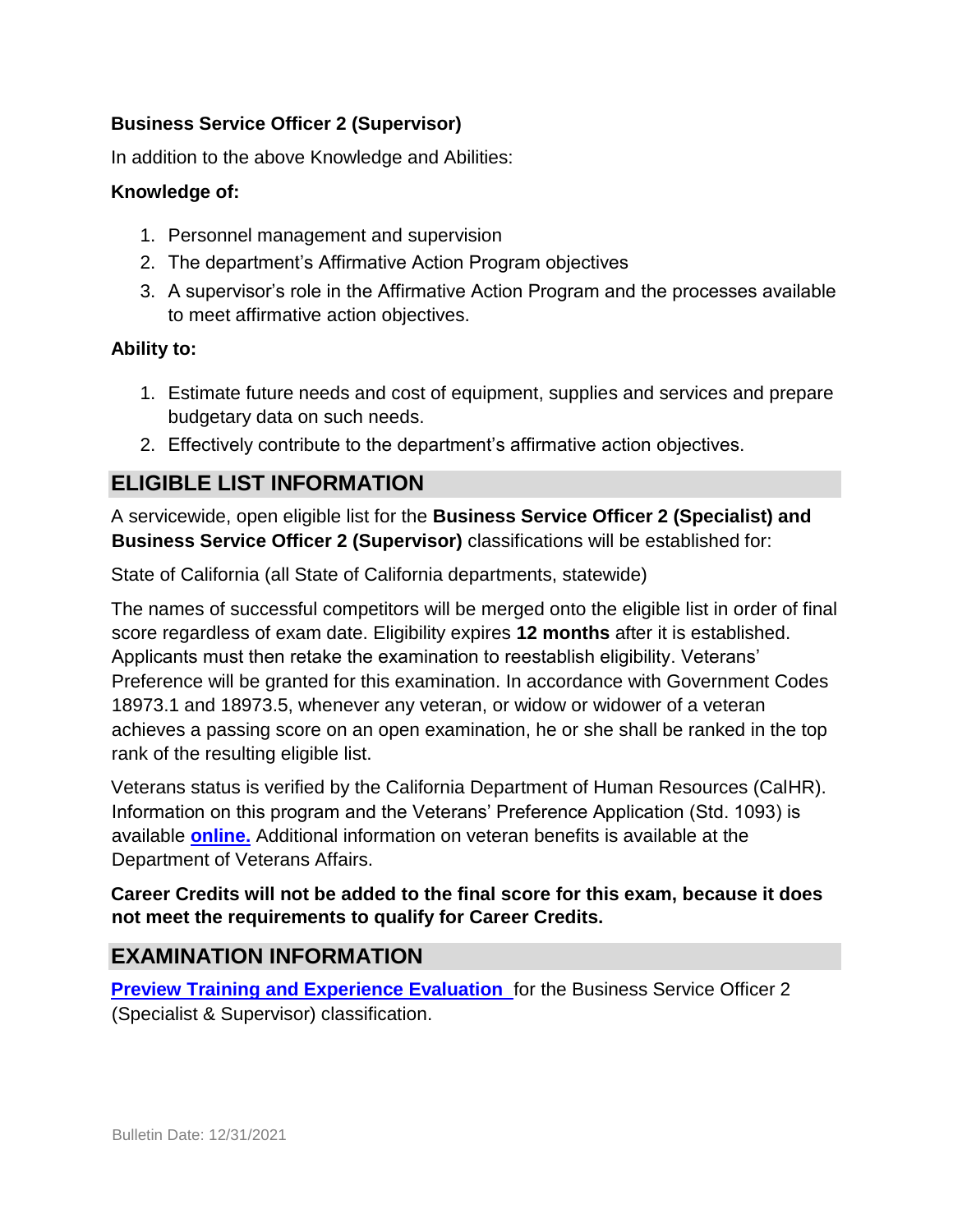## **PREPARING FOR THE EXAMINATION**

Here is a list of suggested resources to have available prior to taking the exam. **Employment History:** Employment dates, job titles, organization names and addresses, names of supervisors or persons who can verify your job responsibilities, and phone numbers of persons listed above.

**Education:** School names and addresses, degrees earned, dates attended, courses taken (verifiable on a transcript), persons or office who can verify education, and phone numbers of persons or offices listed above.

**Training:** Class titles, certifications received, names of persons who can verify your training, and phone numbers of persons listed above.

## **TAKING THE EXAMINATION**

Take the examination for the **[Business Service Officer 2 \(Specialist & Supervisor\)](https://www.jobs.ca.gov/public/login.aspx?ExamId=3PB1801)** classifications.

### **TESTING DEPARTMENTS**

State of California (all State of California departments)

#### **CONTACT INFORMATION**

California Department of Human Resources CalCareer Service Center 1810 16th Street Sacramento, CA 95814 Phone: (866) 844-8671 Email: CalCareer@CalHR.CA.GOV

California Relay Service: 7-1-1 (TTY and voice)

TTY is a Telecommunications Device for the Deaf, and is reachable only from phones equipped with a TTY Device.

## **EQUAL OPPORTUNITY EMPLOYER**

The State of California is an equal opportunity employer to all, regardless of age, ancestry, color, disability (mental and physical), exercising the right of family care and medical leave, gender, gender expression, gender identity, genetic information, marital status, medical condition, military or veteran status, national origin, political affiliation, race, religious creed, sex (includes pregnancy, childbirth, breastfeeding, and related medical conditions), and sexual orientation.